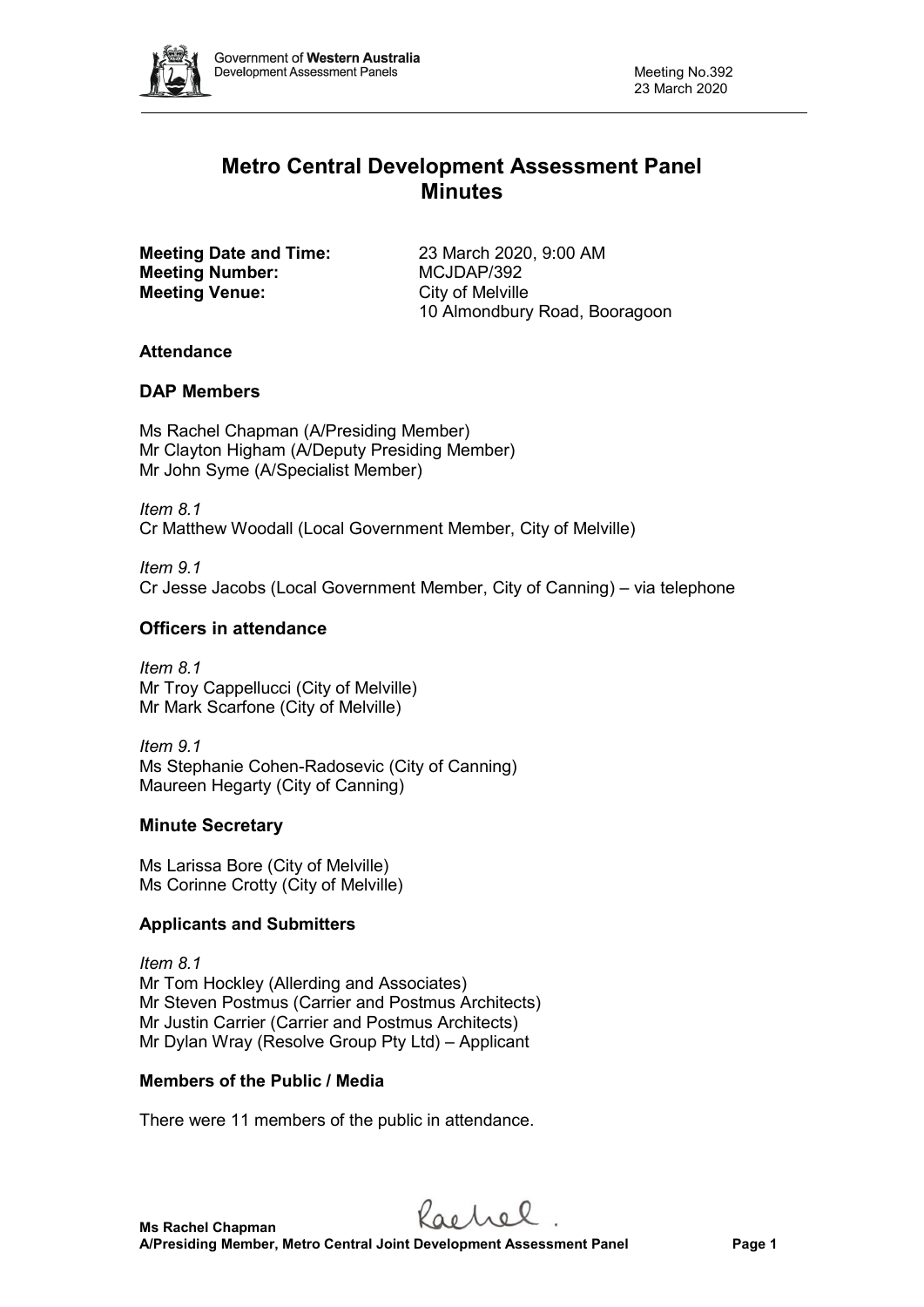

### **1. Declaration of Opening**

The Presiding Member declared the meeting open at 9.06am on 23 March 2020 and acknowledged the traditional owners and pay respect to Elders past and present of the land on which the meeting was being held.

The A/Presiding Member announced the meeting would be run in accordance with the DAP Standing Orders 2017 under the *Planning and Development (Development Assessment Panels) Regulations 2011*.

The A/Presiding Member advised that in accordance with Section 5.16 of the DAP Standing Orders 2017 which states *'A person must not use any electronic, visual or audio recording device or instrument to record the proceedings of the DAP meeting unless the A/Presiding Member has given permission to do so.',* the meeting would not be recorded.

#### **2. Apologies**

Ms Megan Adair (Presiding Member) Cr Nicholas Pazolli (Local Government Member, City of Melville)

#### **3. Members on Leave of Absence**

Nil

### **4. Noting of Minutes**

DAP members noted that signed minutes of previous meetings are available on the [DAP website.](https://www.planning.wa.gov.au/7578.aspx)

#### **5. Declaration of Due Consideration**

All members declared that they had duly considered the documents.

#### **6. Disclosure of Interests**

Nil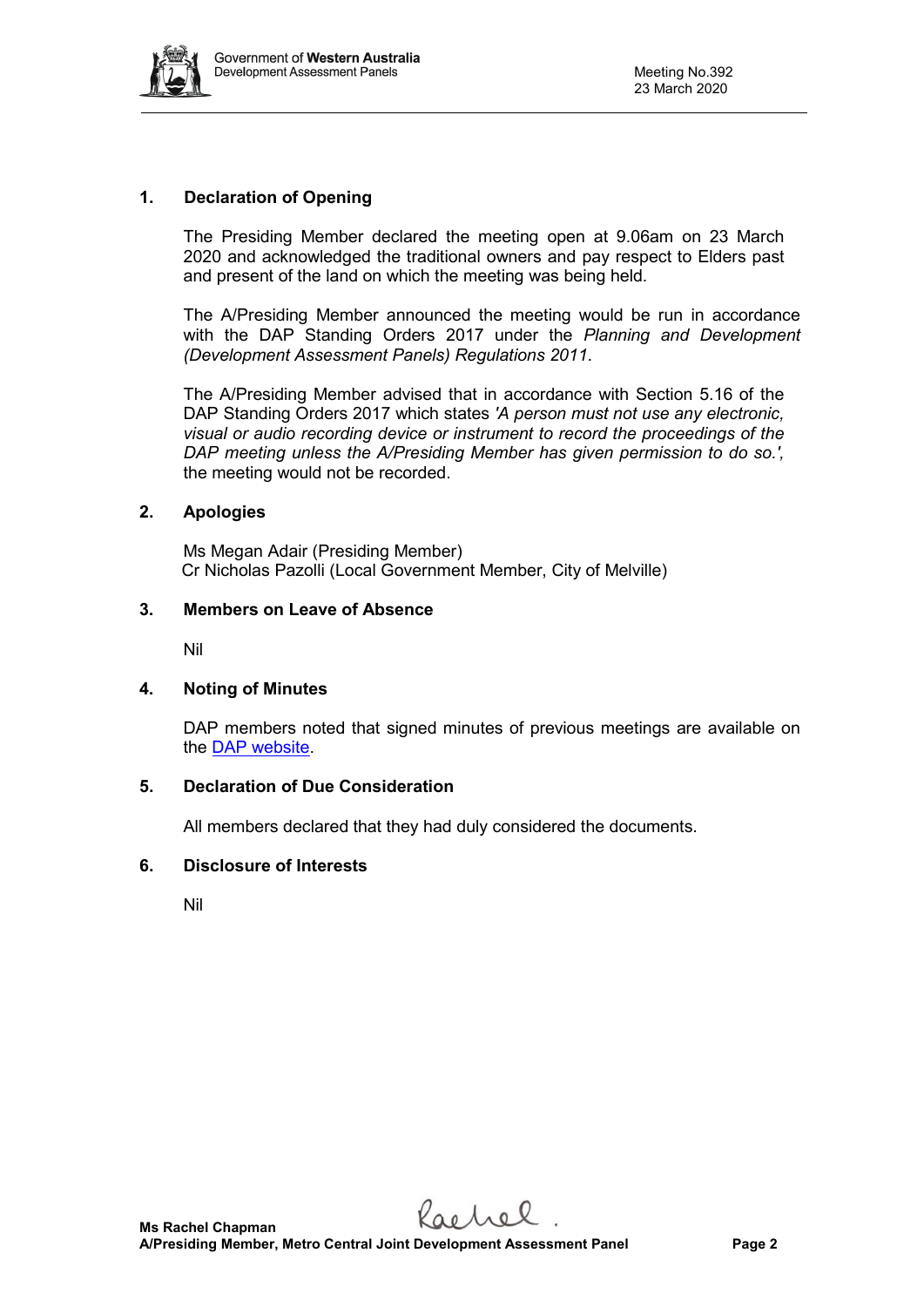

### **7. Deputations and Presentations**

- **7.1** Mr Justin Carrier (Carrier and Postmus Architects) addressed the DAP in support of the application at Item 8.1 and responded to questions from the panel
- **7.2** Mr Steven Postmus (Carrier and Postmus Architects) addressed the DAP in support of the application at Item 8.1.
- **7.3** Mr Tom Hockley (Allerding and Associates) addressed the DAP in support of the application at Item 8.1 and responded to questions from the panel.
- **7.4** The City of Melville Officers addressed the DAP in relation to the application at Item 8.1 and responded to questions from the panel.

#### *The presentations at Item 7.1 – 7.4 were heard prior to the application at Item 8.1.*

- **7.5** Mr Dylan Wray (Resolve Group Pty Ltd) addressed the DAP in relation to the application at 9.1 and responded to questions from the panel.
- **7.6** The City of Canning Officers addressed the DAP in relation to the application at Item 9.1 and responded to questions from the panel.

#### *The presentations at Items 7.5 – 7.6 were heard prior to the application at Item 9.1.*

### **8. Form 1 – Responsible Authority Reports – DAP Application**

| 8.1 | <b>Property Location:</b><br><b>Development Description:</b>   | No. 422 (Lot 2) Canning Highway, Attadale<br>Four Storey Mixed-Use Development Comprising<br>an Office Tenancy, 14 Multiple Dwellings and<br><b>Basement Car Parking</b> |
|-----|----------------------------------------------------------------|--------------------------------------------------------------------------------------------------------------------------------------------------------------------------|
|     | Applicant:<br>Owner:<br>Responsible Authority:<br>DAP File No: | Allerding & Associates<br>Attadale 422 Pty Ltd Greg Devine<br>City of Melville<br>DAP/19/01709                                                                           |

### **REPORT RECOMMENDATION:**

**Moved by:** Clayton Higham **Seconded by:** John Syme

That the Metro Central JDAP resolves to:

**Approve** DAP Application reference DAP/19/01709 and accompanying plans in accordance with Clause 68 of Schedule 2 (Deemed Provisions) of the *Planning and Development (Local Planning Schemes) Regulations 2015* and the provisions of the City of Melville Local Planning Scheme No.6, subject to the following conditions as follows: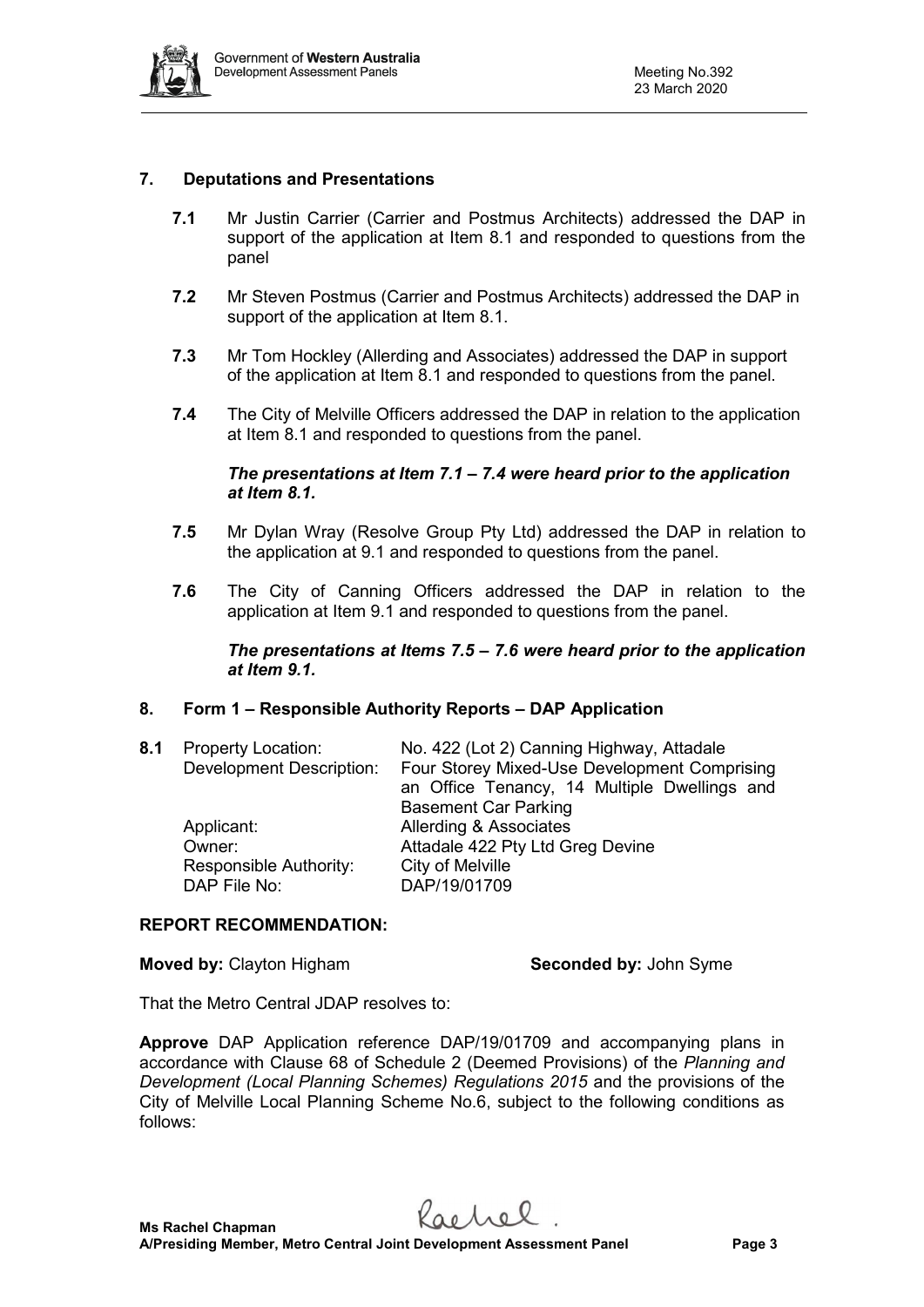

### **Conditions**

- 1. The development the subject of this approval must comply with the approved plans at all times unless otherwise approved in writing by the City of Melville or the Joint Development Assessment Panel.
- 2. All stormwater generated on-site is to be retained on-site in accordance with a plan approved in writing by the City. Prior to the commencement of development, a stormwater design plan is to be submitted (an ARI of 1 in 100 year for a 24 hour storm duration is recommended) for the approval of the City. The design shall be certified by an accredited registered Civil Engineer
- 3. The exterior colours, materials and finishes of the development are to be as detailed on the approved plans, to the satisfaction of the City. The development shall thereafter be constructed in accordance with those approved details.
- 4. Prior to the initial occupation of the development, all unused crossover(s) shall be removed and the kerbing and road verge reinstated at the owners cost to the satisfaction of the City.
- 5. Prior to commencement of construction a crossover application shall be submitted to and approved in writing by the City. The crossover shall be designed to be:
	- a maximum width of 6m;
	- located a minimum of 2m away from the outside of the trunk of any street tree; and
	- a minimum of 1m from any existing street infrastructure.

The approved crossover is to be constructed prior to the initial occupation of the development to the satisfaction of the City.

- 6. Prior to the initial occupation of the development, the surface finish of the boundary walls are to be finished externally to the same standard as the rest of the development to the satisfaction of the City.
- 7. The development is to be constructed and operated in accordance with the Waste Management Plan dated February 2020 and Local Planning Policy *LPP1.3 - Waste and Recyclables Collection for Multiple Dwellings, Mixed Use Developments and Non-Residential Developments*, to the satisfaction of the City.
- 8. Any roof mounted or freestanding plant or equipment shall be located and/or screened so as not to be visible from the surrounding street(s) to the satisfaction of the City.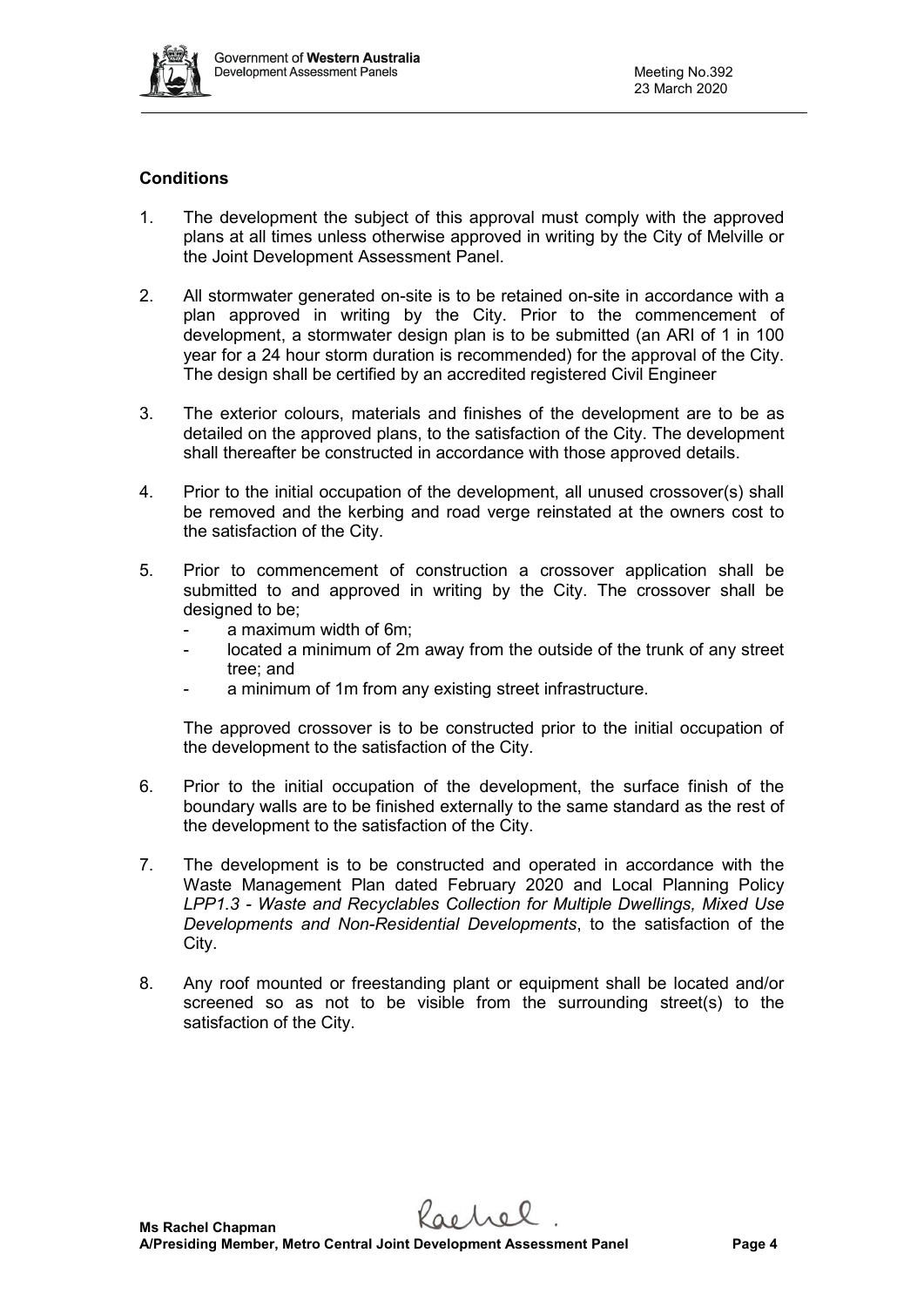

- 9. Temporary structures, such as prefabricated or demountable offices, portable toilets and skip bins necessary to facilitate storage, administration and construction activities are permitted to be installed within the property boundaries of the subject site(s) for the duration of the construction period. These structures are to be located so not to obstruct vehicle sight lines of the subject site, the adjacent road network or of adjoining properties to the satisfaction of the City and are to be removed prior to initial occupation of the development.
- 10. A Construction Management Plan is to be prepared by the applicant and submitted to the City for approval at least 30 days prior to the commencement of works. The Construction Management Plan shall detail how the construction of the development will be managed including the following:
	- public safety and site security;
	- hours of operation,
	- noise and vibration controls;
	- air and dust management:
	- stormwater, groundwater and sediment control;
	- waste and material disposal;
	- Traffic Management Plans prepared by an accredited personnel for the various phases of the construction, including any proposed road closures;
	- the parking arrangements for contractors and sub-contractors;
	- on-site delivery times and access arrangements;
	- the storage of materials and equipment on site (no storage of materials on the verge will be permitted); and
	- any other matters likely to impact upon the surrounding properties or road reserve.

Once approved, the development is to be constructed in accordance with the Construction Management Plan to the satisfaction of the City.

- 11. Any street walls, fences or planter boxes (including the height of any retaining walls) constructed within the primary street setback area shall meet the requirements contained under clause 4 of Local Planning Policy *LPP3.1- Residential Development,* to the satisfaction of the City.
- 12. Where a driveway meets the street, walls or fencing within sight line areas are to meet the requirements contained under clause 5 of Local Planning Policy *LPP3.1-Residential Development*, to the satisfaction of the City.
- 13. Prior to commencement of development, a detailed landscaping and reticulation plan for the subject site and/or the road verge(s) adjacent to the site shall be submitted to and approved in writing by the City. The landscaping plan is to include proposed details of (but is not limited to):
	- (a) The location, number and type of proposed trees and shrubs including planter size and planting density;
	- (b) Any lawns to be established;
	- (c) Any existing vegetation and/or landscaped areas to be retained; and
	- (d) Any verge treatments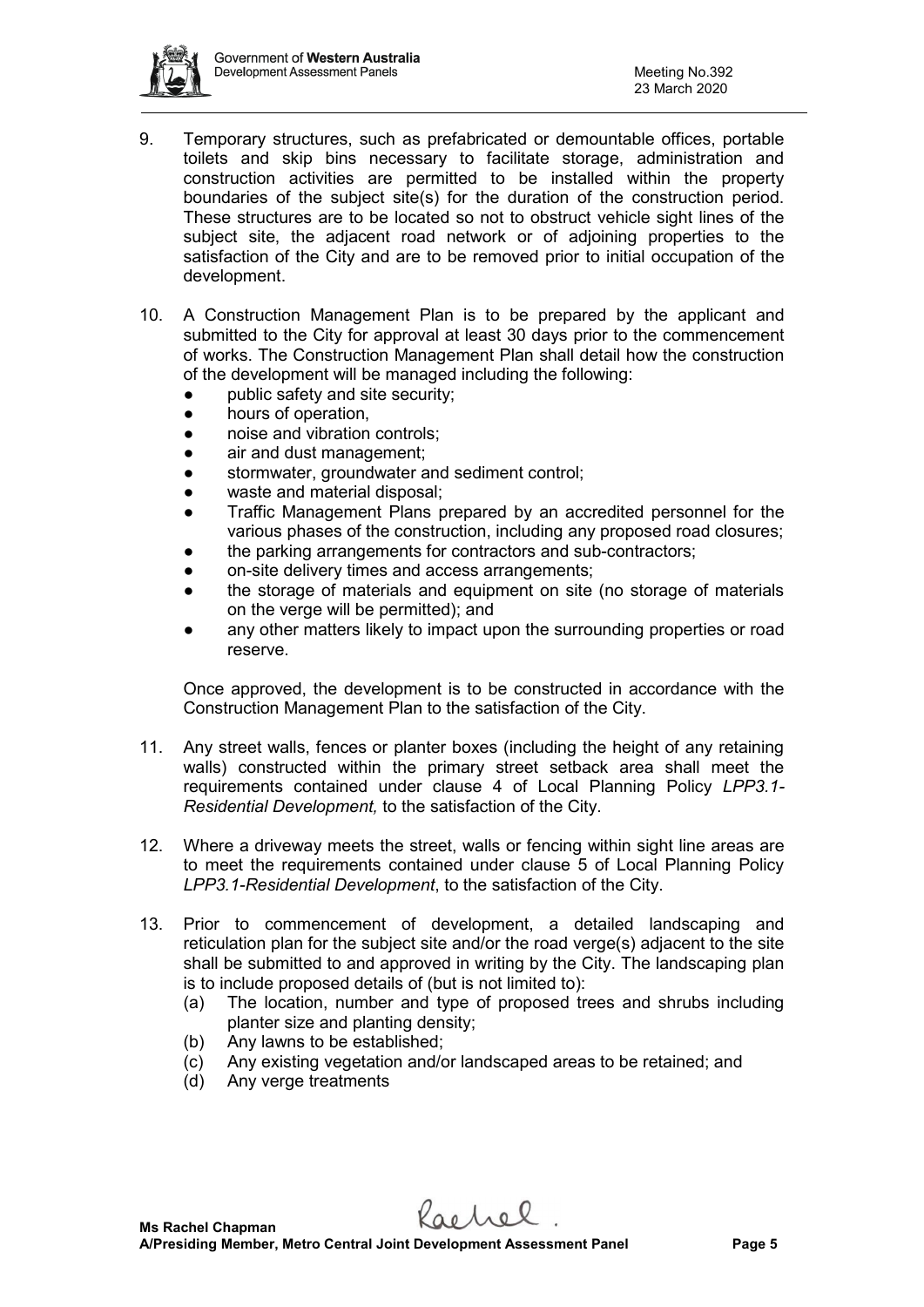

The approved landscaping and reticulation plan shall be fully implemented within the first available planting season after the initial occupation of the development and maintained thereafter, to the satisfaction of the City. Any species which fail to establish within the first two planting seasons following implementation shall be replaced in accordance with the City's requirements.

- 14. Prior to the initial occupation of the development, bicycle parking facilities for 5 bicycles (including provision for a minimum of 1 visitor bicycle parking bay) shall be provided in accordance with Australian Standard AS 2890.3, to the satisfaction of the City. The facilities shall thereafter be retained for the life of the development.
- 15. In accordance with Local Planning Policy *LPP1.4 Provision of Art in Development Proposals*, prior to the commencement of development, a public art proposal shall be submitted to and approved in writing by the City in consultation with the City's Public Art Panel. Once approved, the public art shall be installed prior to the initial occupation of the development and thereafter be maintained for the life of the development to the satisfaction of the City.

### **Main Roads WA Conditions**

- 16. The removable awning will be removed by the landowner upon notification by Main Roads. All costs associated with the removal of the temporary awning will be borne by the land owner.
- 17. The noise sensitive development adjacent to a major transport corridor must implement measures to ameliorate the impact of transport noise. The development is to comply with WAPC State Planning Policy 5.4 Road and Rail Noise and implement the acoustic report titled, Attadale 422 Pty Ltd C/o – Griffiths Projects Group Pty Ltd, 422 Canning Highway, Melville, WA Acoustic – Schematic Design Report in Support of DAP submission, Revision 1, date 29 November 2019 prepared by Sealhurst Acoustic Design Engineering with the following amendments:
	- a. Noise mitigation measures requirements for all balconies fronting Canning Highway must also be applied to all balconies onsite.
- 18. Prior to the occupation of the building, certification from a qualified acoustic consultant is to be submitted confirming condition 18 has been achieved. This certification must be provided to the City of Melville.
- 19. A notification, pursuant to Section 70A of the Transfer of Land Act 1893 is to be placed on the certificate(s) of title of the proposed lot(s). The notification is to state as follows:

*'The lots are situated in the vicinity of a transport corridor and are currently affected, or may in future be affected by transport noise'.* 

- 20. No earthworks are to encroach onto the Canning Highway road reserve.
- 21. No stormwater drainage is to be discharged onto the Canning Highway road reserve.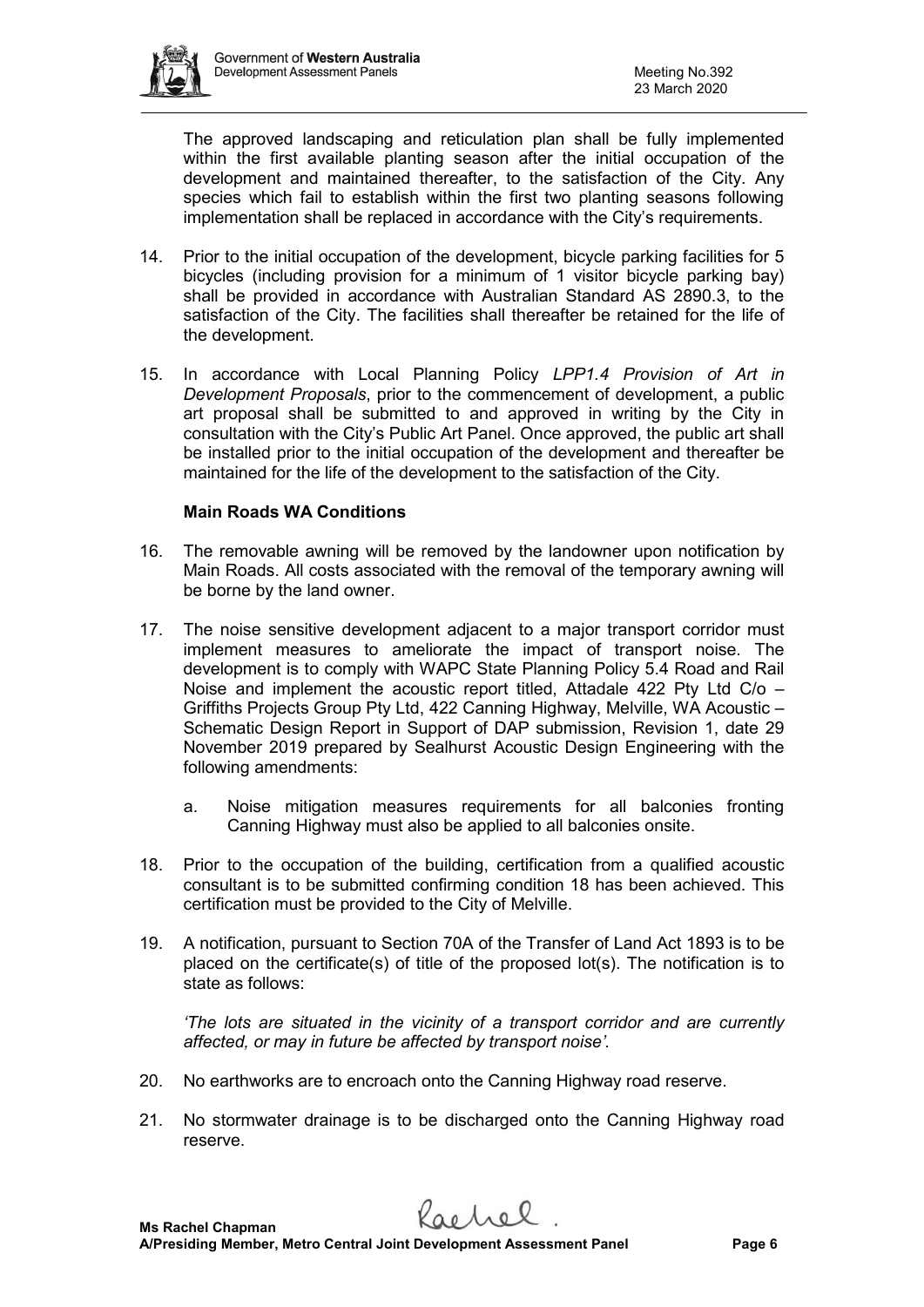

### **Advice Notes**

i. The City is responsible for the allocation of street numbers in accordance with AS/NZS 4819:2011 Geographic Information – Rural and Urban Addressing. The applicant/owner is advised that the following street numbers have been provisionally allocated to the proposed development:

| <b>Current Street Address</b> | <b>Proposed Street Address</b>    |
|-------------------------------|-----------------------------------|
| No. 422 (Lot No.2) Canning    | G01/422 Canning Highway, Attadale |
| Highway, Attadale             |                                   |
|                               | G02/422 Canning Highway, Attadale |
|                               | G03/422 Canning Highway, Attadale |
|                               | 101/422 Canning Highway, Attadale |
|                               | 102/422 Canning Highway, Attadale |
|                               | 103/422 Canning Highway, Attadale |
|                               | 104/422 Canning Highway, Attadale |
|                               | 201/422 Canning Highway, Attadale |
|                               | 202/422 Canning Highway, Attadale |
|                               | 203/422 Canning Highway, Attadale |
|                               | 204/422 Canning Highway, Attadale |
|                               | 301/422 Canning Highway, Attadale |
|                               | 302/422 Canning Highway, Attadale |

It is recommended that the Applicant confirm these street numbers with the City prior to the completion of building works. At this time, the City will notify Landgate, Australia Post, Alinta Gas, Western Power and the Water Corporation of the new address details. Please note that Australia Post requires letterboxes to be located on the street to which the property is addressed.

### **Main Roads WA Advice Notes**

ii. The upgrading/widening of Canning Highway is not in Main Roads current 4 year forward estimated construction program and all projects not listed are considered long term. Please be aware that timing information is subject to change and that Main Roads assumes no liability whatsoever for the information provided.

### **AMENDING MOTION 1**

**Moved by:** Mr John Syme **Seconded by:** Mr Clayton Higham

That Condition 17 be amended to read as follows:

*The noise sensitive development adjacent to a major transport corridor must implement measures to ameliorate the impact of transport noise. The development is to comply with WAPC State Planning Policy 5.4 Road and Rail Noise and implement the acoustic report titled, Attadale 422 Pty Ltd C/o – Griffiths Projects Group Pty Ltd, 422 Canning Highway, Melville, WA Acoustic – Schematic Design Report in Support of DAP submission, Revision 1, date 29 November 2019 prepared by Sealhurst Acoustic Design Engineering with the following amendments:* 

*a. Noise mitigation measures requirements for all balconies fronting Canning Highway must also be applied to all balconies onsite*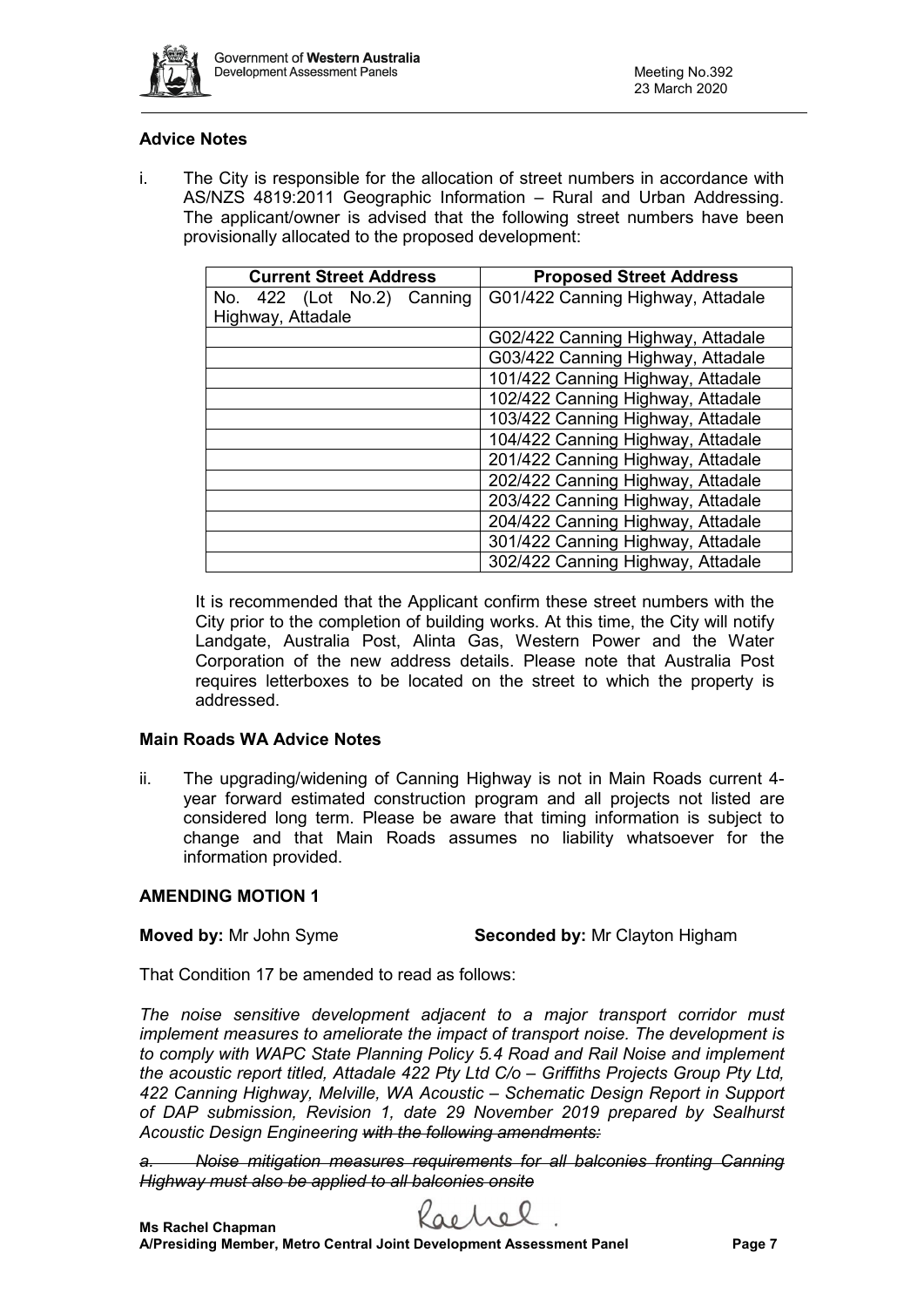

### **The Amending Motion was put and CARRIED UNANIMOUSLY.**

**REASON:** Additional wording not required as noise mitigation is only required for the balconies fronting Canning Highway, as outlined in the acoustic report.

#### **AMENDING MOTION 2**

**Moved by:** Mr John Syme **Seconded by:** Mr Clayton Higham

That condition 16 be amended to read as follows:

*The removable awning will be removed by the landowner or strata body upon notification by Main Roads. All costs associated with the removal of the temporary awning will be borne by the land owner or strata body.*

#### **The Amending Motion was put and CARRIED UNANIMOUSLY.**

**REASON:** The words 'or strata body' to be included when referring to landowners to account for the fact that the development is likely to be strata titled.

#### **AMENDING MOTION 3**

**Moved by:** Ms Rachel Chapman **Seconded by:** Mr Clayton Higham

That condition 18 be amended to read as follows:

*Prior to the occupation of the building, certification from a qualified acoustic consultant is to be submitted confirming condition 18 17 has been achieved. This certification must be provided to the City of Melville.* 

#### **The Amending Motion was put and CARRIED UNANIMOUSLY.**

**REASON:** Incorrect condition number referred to in Condition 18, should be condition 17.

#### **REPORT RECOMMENDATION (AS AMENDED)**

That the Metro Central JDAP resolves to:

**Approve** DAP Application reference DAP/19/01709 and accompanying plans in accordance with Clause 68 of Schedule 2 (Deemed Provisions) of the *Planning and Development (Local Planning Schemes) Regulations 2015* and the provisions of the City of Melville Local Planning Scheme No.6, subject to the following conditions as follows:

#### **Conditions**

1. The development the subject of this approval must comply with the approved plans at all times unless otherwise approved in writing by the City of Melville or the Joint Development Assessment Panel.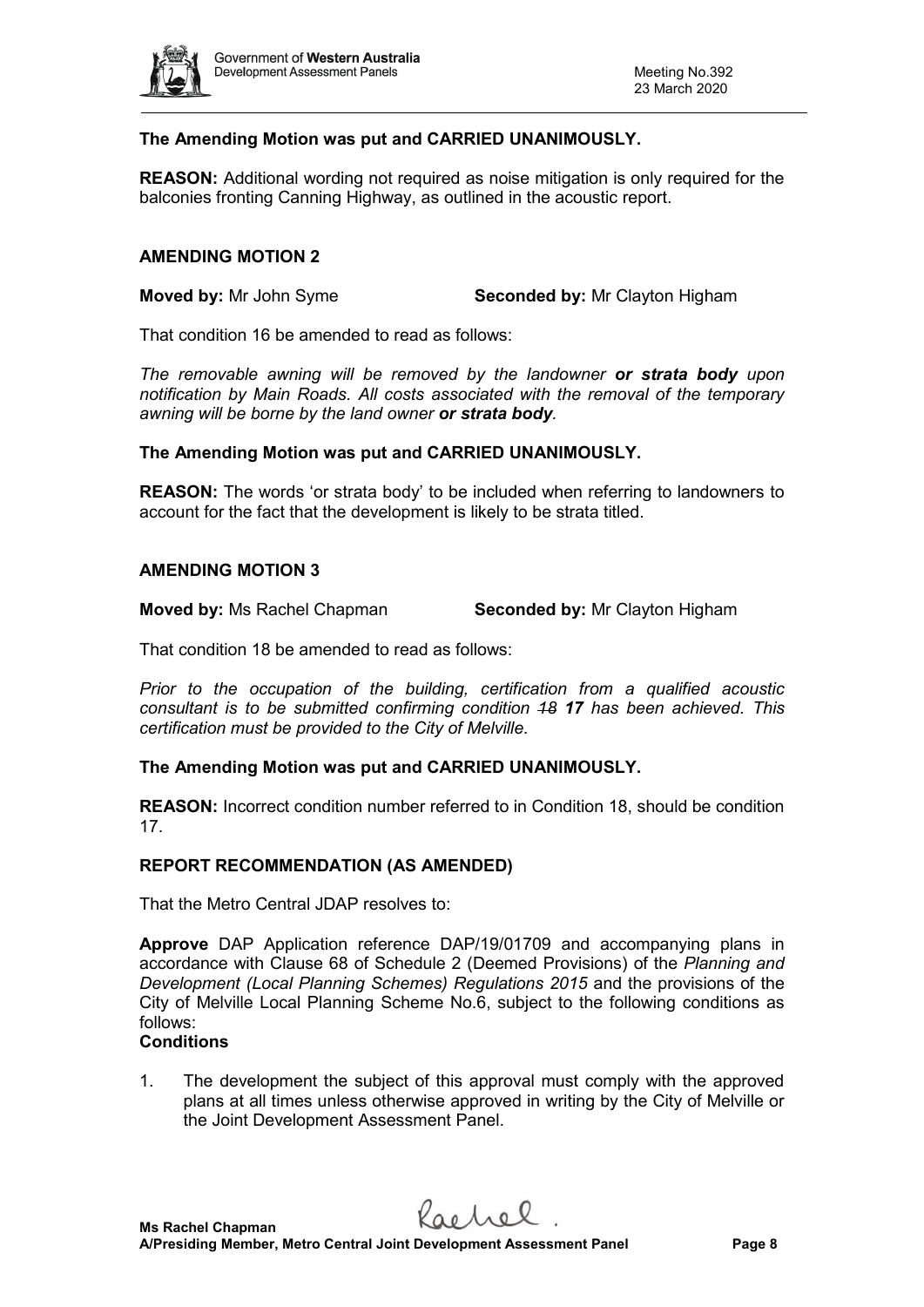

- 2. All stormwater generated on-site is to be retained on-site in accordance with a plan approved in writing by the City. Prior to the commencement of development, a stormwater design plan is to be submitted (an ARI of 1 in 100 year for a 24 hour storm duration is recommended) for the approval of the City. The design shall be certified by an accredited registered Civil Engineer
- 3. The exterior colours, materials and finishes of the development are to be as detailed on the approved plans, to the satisfaction of the City. The development shall thereafter be constructed in accordance with those approved details.
- 4. Prior to the initial occupation of the development, all unused crossover(s) shall be removed and the kerbing and road verge reinstated at the owners cost to the satisfaction of the City.
- 5. Prior to commencement of construction a crossover application shall be submitted to and approved in writing by the City. The crossover shall be designed to be:
	- a maximum width of 6m;
	- located a minimum of 2m away from the outside of the trunk of any street tree; and
	- a minimum of 1m from any existing street infrastructure.

The approved crossover is to be constructed prior to the initial occupation of the development to the satisfaction of the City.

- 6. Prior to the initial occupation of the development, the surface finish of the boundary walls are to be finished externally to the same standard as the rest of the development to the satisfaction of the City.
- 7. The development is to be constructed and operated in accordance with the Waste Management Plan dated February 2020 and Local Planning Policy *LPP1.3 - Waste and Recyclables Collection for Multiple Dwellings, Mixed Use Developments and Non-Residential Developments*, to the satisfaction of the City.
- 8. Any roof mounted or freestanding plant or equipment shall be located and/or screened so as not to be visible from the surrounding street(s) to the satisfaction of the City.
- 9. Temporary structures, such as prefabricated or demountable offices, portable toilets and skip bins necessary to facilitate storage, administration and construction activities are permitted to be installed within the property boundaries of the subject site(s) for the duration of the construction period. These structures are to be located so not to obstruct vehicle sight lines of the subject site, the adjacent road network or of adjoining properties to the satisfaction of the City and are to be removed prior to initial occupation of the development.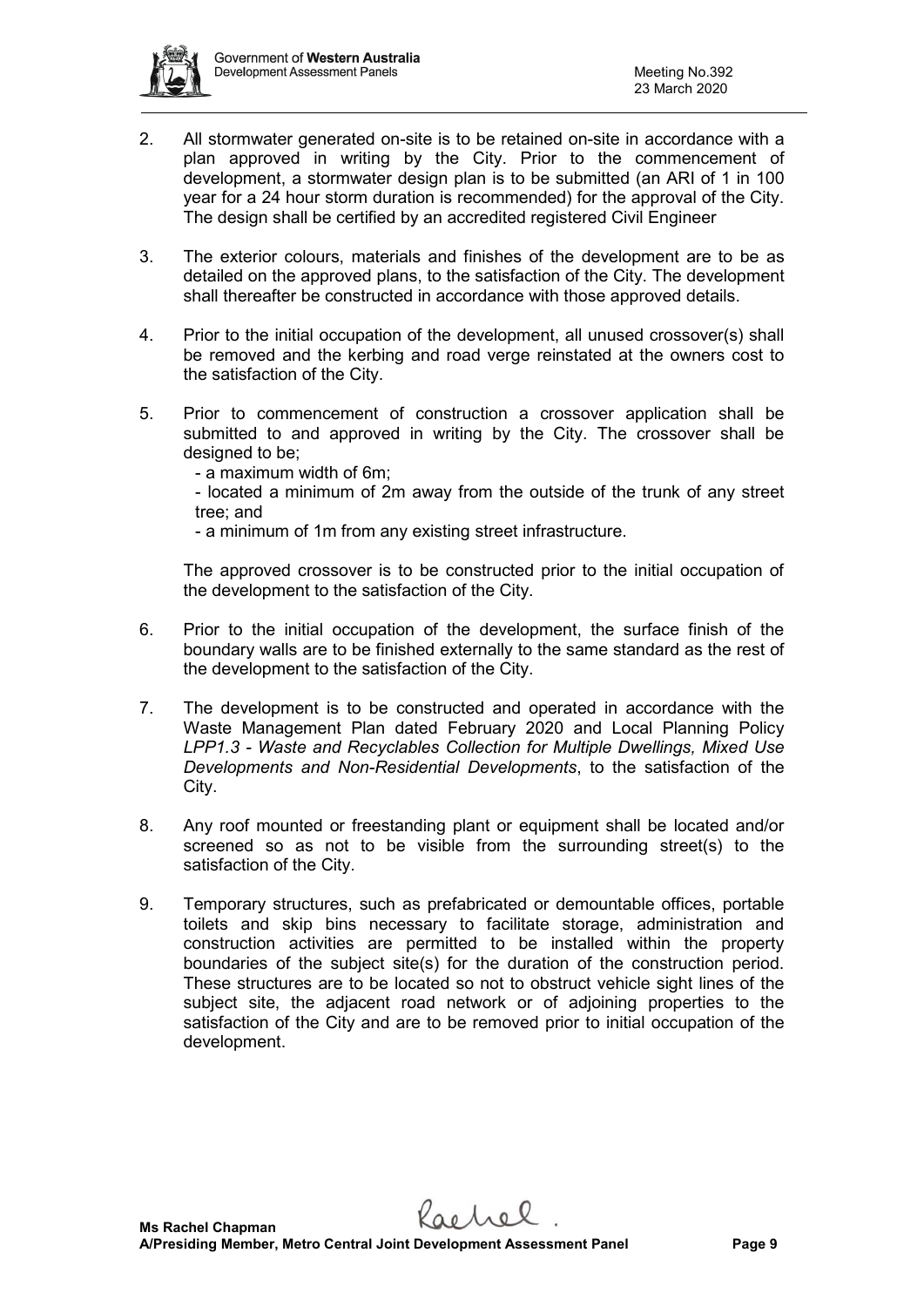

- 10. A Construction Management Plan is to be prepared by the applicant and submitted to the City for approval at least 30 days prior to the commencement of works. The Construction Management Plan shall detail how the construction of the development will be managed including the following:
	- public safety and site security:
	- hours of operation,
	- noise and vibration controls:
	- air and dust management;
	- stormwater, groundwater and sediment control;
	- waste and material disposal;
	- Traffic Management Plans prepared by an accredited personnel for the various phases of the construction, including any proposed road closures;
	- the parking arrangements for contractors and sub-contractors;
	- on-site delivery times and access arrangements;
	- the storage of materials and equipment on site (no storage of materials on the verge will be permitted); and
	- any other matters likely to impact upon the surrounding properties or road reserve.

Once approved, the development is to be constructed in accordance with the Construction Management Plan to the satisfaction of the City.

- 11. Any street walls, fences or planter boxes (including the height of any retaining walls) constructed within the primary street setback area shall meet the requirements contained under clause 4 of Local Planning Policy *LPP3.1- Residential Development,* to the satisfaction of the City.
- 12. Where a driveway meets the street, walls or fencing within sight line areas are to meet the requirements contained under clause 5 of Local Planning Policy *LPP3.1-Residential Development*, to the satisfaction of the City.
- 13. Prior to commencement of development, a detailed landscaping and reticulation plan for the subject site and/or the road verge(s) adjacent to the site shall be submitted to and approved in writing by the City. The landscaping plan is to include proposed details of (but is not limited to):
	- (a) The location, number and type of proposed trees and shrubs including planter size and planting density;
	- (b) Any lawns to be established;
	- (c) Any existing vegetation and/or landscaped areas to be retained; and
	- (d) Any verge treatments

The approved landscaping and reticulation plan shall be fully implemented within the first available planting season after the initial occupation of the development and maintained thereafter, to the satisfaction of the City. Any species which fail to establish within the first two planting seasons following implementation shall be replaced in accordance with the City's requirements.

14. Prior to the initial occupation of the development, bicycle parking facilities for 5 bicycles (including provision for a minimum of 1 visitor bicycle parking bay) shall be provided in accordance with Australian Standard AS 2890.3, to the satisfaction of the City. The facilities shall thereafter be retained for the life of the development.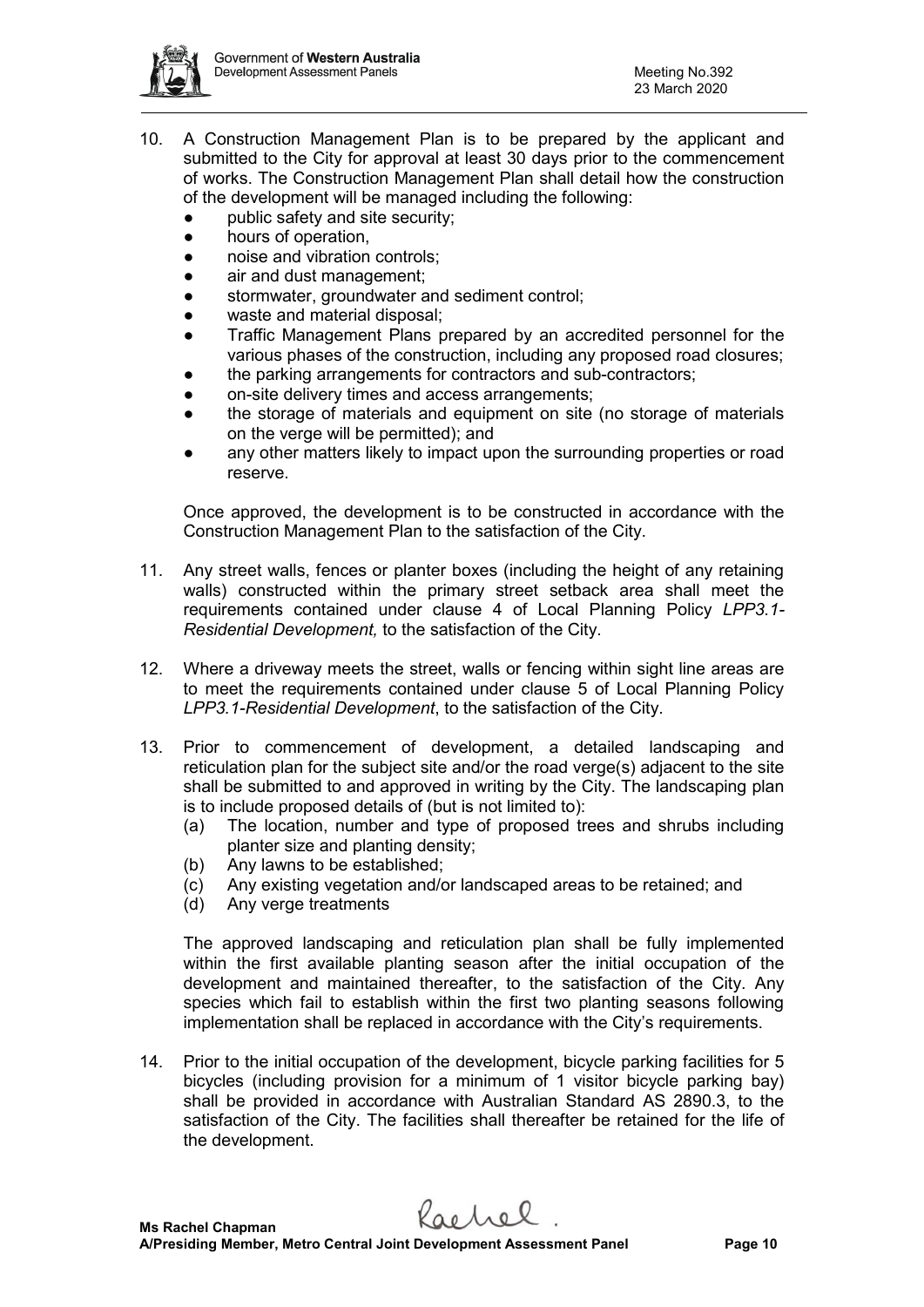

15. In accordance with Local Planning Policy *LPP1.4 Provision of Art in Development Proposals*, prior to the commencement of development, a public art proposal shall be submitted to and approved in writing by the City in consultation with the City's Public Art Panel. Once approved, the public art shall be installed prior to the initial occupation of the development and thereafter be maintained for the life of the development to the satisfaction of the City.

### **Main Roads WA Conditions**

- 16. The removable awning will be removed by the landowner or strata body upon notification by Main Roads. All costs associated with the removal of the temporary awning will be borne by the land owner or strata body.
- 17. The noise sensitive development adjacent to a major transport corridor must implement measures to ameliorate the impact of transport noise. The development is to comply with WAPC State Planning Policy 5.4 Road and Rail Noise and implement the acoustic report titled, Attadale 422 Pty Ltd C/o – Griffiths Projects Group Pty Ltd, 422 Canning Highway, Melville, WA Acoustic – Schematic Design Report in Support of DAP submission, Revision 1, date 29 November 2019 prepared by Sealhurst Acoustic Design Engineering.
- 18. Prior to the occupation of the building, certification from a qualified acoustic consultant is to be submitted confirming condition 17 has been achieved. This certification must be provided to the City of Melville.
- 19. A notification, pursuant to Section 70A of the Transfer of Land Act 1893 is to be placed on the certificate(s) of title of the proposed lot(s). The notification is to state as follows:

*'The lots are situated in the vicinity of a transport corridor and are currently affected, or may in future be affected by transport noise'.* 

- 20. No earthworks are to encroach onto the Canning Highway road reserve.
- 21. No stormwater drainage is to be discharged onto the Canning Highway road reserve.

### **Advice Notes**

i. The City is responsible for the allocation of street numbers in accordance with AS/NZS 4819:2011 Geographic Information – Rural and Urban Addressing. The applicant/owner is advised that the following street numbers have been provisionally allocated to the proposed development: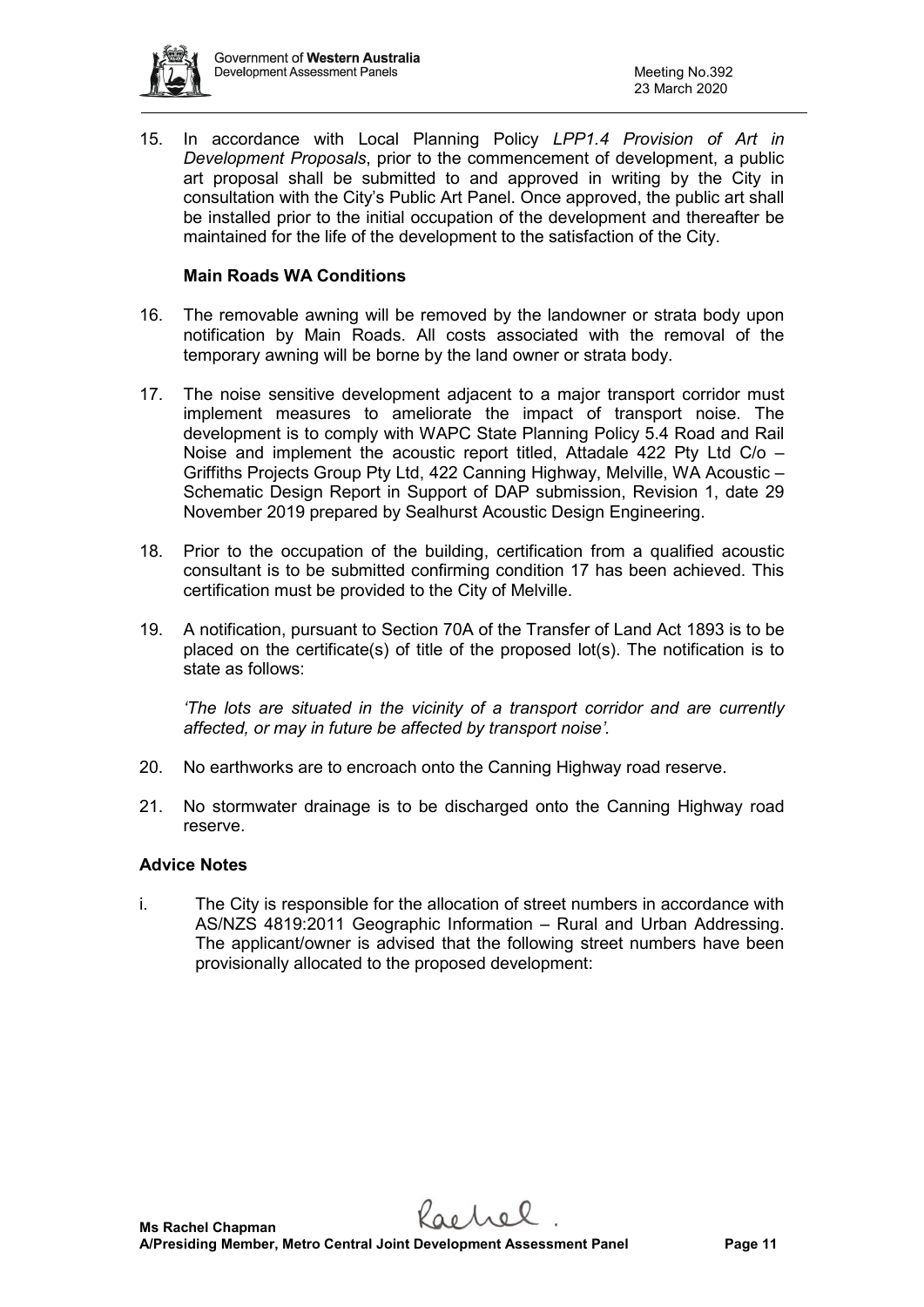

| <b>Current Street Address</b> | <b>Proposed Street Address</b>    |
|-------------------------------|-----------------------------------|
| No. 422 (Lot No.2) Canning    | G01/422 Canning Highway, Attadale |
| Highway, Attadale             |                                   |
|                               | G02/422 Canning Highway, Attadale |
|                               | G03/422 Canning Highway, Attadale |
|                               | 101/422 Canning Highway, Attadale |
|                               | 102/422 Canning Highway, Attadale |
|                               | 103/422 Canning Highway, Attadale |
|                               | 104/422 Canning Highway, Attadale |
|                               | 201/422 Canning Highway, Attadale |
|                               | 202/422 Canning Highway, Attadale |
|                               | 203/422 Canning Highway, Attadale |
|                               | 204/422 Canning Highway, Attadale |
|                               | 301/422 Canning Highway, Attadale |
|                               | 302/422 Canning Highway, Attadale |

It is recommended that the Applicant confirm these street numbers with the City prior to the completion of building works. At this time, the City will notify Landgate, Australia Post, Alinta Gas, Western Power and the Water Corporation of the new address details. Please note that Australia Post requires letterboxes to be located on the street to which the property is addressed.

#### **Main Roads WA Advice Notes**

ii. The upgrading/widening of Canning Highway is not in Main Roads current 4 year forward estimated construction program and all projects not listed are considered long term. Please be aware that timing information is subject to change and that Main Roads assumes no liability whatsoever for the information provided.

### **The Report Recommendation (as amended) was put and CARRIED UNANIMOUSLY.**

**REASON:** The development as proposed presented an excellent design solution for the small site on Canning Highway, taking into account the potential amenity impacts on the neighbouring properties.

### **9. Form 2 – Responsible Authority Reports – Amending or cancelling DAP development approval**

| 9.1 | <b>Property Location:</b>              | 1 Todtiana Close, Willetton 6155<br>(Lot 110 on P407606) |
|-----|----------------------------------------|----------------------------------------------------------|
|     | <b>Development Description:</b>        | Place of Worship                                         |
|     | <b>Proposed Amendments:</b>            | Amendment to Condition 1 of the Development<br>Approval  |
|     | Applicant:                             | Resolve Group Pty Ltd                                    |
|     | Owner:                                 | <b>Faith Community Church</b>                            |
|     | Responsible Authority:<br>DAP File No: | City of Canning<br>DAP/15/00906                          |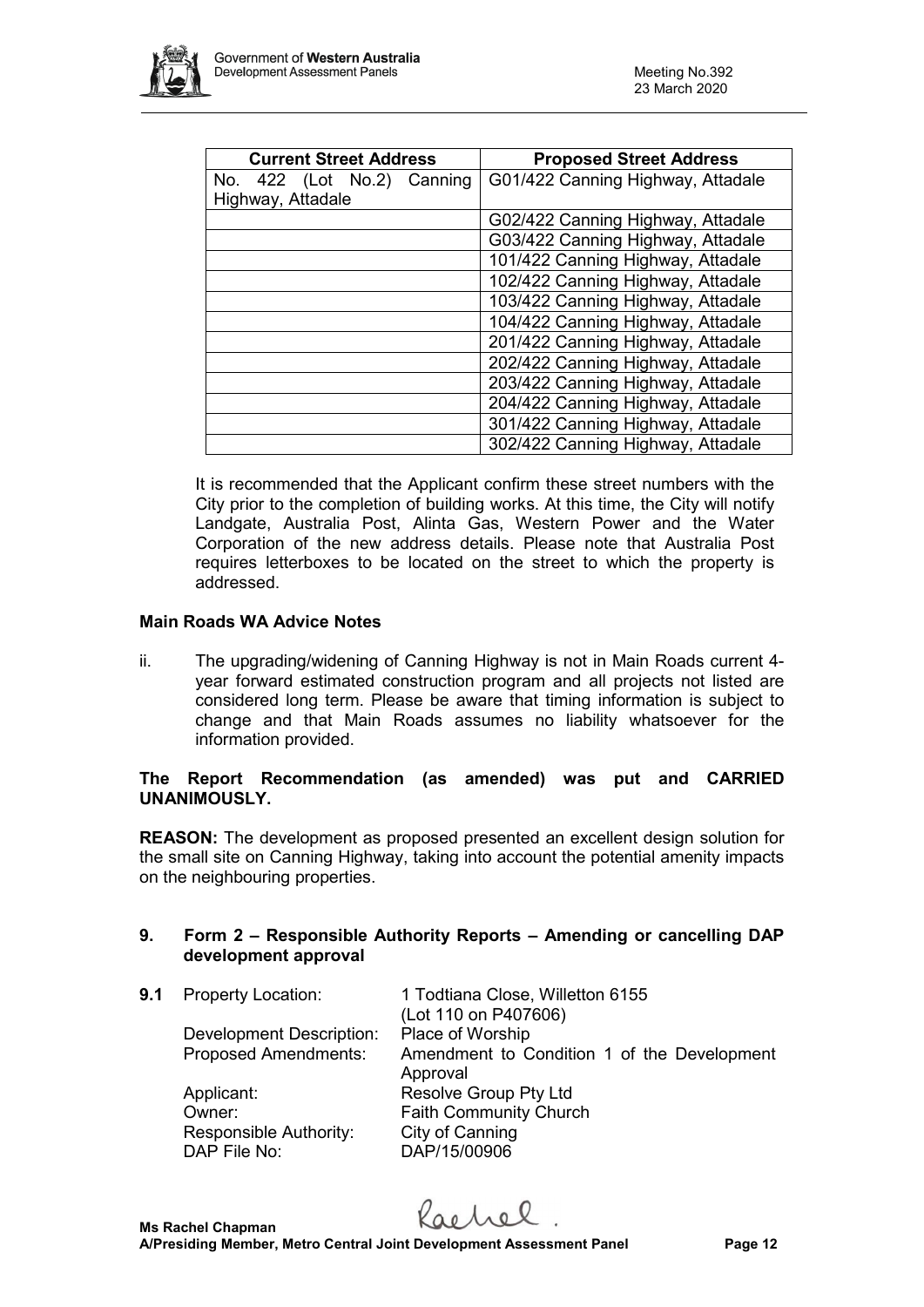

### **REPORT RECOMMENDATION**

**Moved by:** Cr Jesse Jacobs **Seconded by:** Ms Rachel Chapman

That the Metro Central JDAP resolves to:

- 1. **Accept** that the DAP Application reference DAP/15/00906 as detailed on the DAP Form 2 dated 2 April 2019 is appropriate for consideration in accordance with regulation 17 of the *Planning and Development (Development Assessment Panels) Regulations 2011*;
- 2. **Approve** the DAP Application reference DAP/15/00906 as detailed on the DAP Form 2 dated 2 April 2019 and accompanying plans (Attachment 2) in accordance with the provisions of the Clause 68 of Schedule 2 (Deemed Provisions) of the *Planning and Development (Local Planning Schemes) Regulations 2015* and the provisions of the City of Canning Town Planning Scheme No. 40, for the proposed amendment to the approved Place of Worship at 1 Todtiana Close (Lot 110) Willetton, subject to the following conditions:

### **Amended Condition/s**

- 1. The operation of the Place of Worship use shall be limited to the following with each period restricted to either one event at maximum capacity or multiple events with the combined number of attendees not exceeding the maximum capacity:
	- a. Monday to Wednesday:
		- i. 9:30am to 2:00pm Maximum 600 attendees.
	- b. Thursday:
		- i. 9:30am to 2:00pm Maximum 300 attendees.
		- ii. 7:00pm to 9:00pm Maximum 300 attendees.
	- c. Friday:
		- i. 9:30am to 2:00pm Maximum 300 attendees.
		- ii. 7:00pm to 10:00pm Maximum 300 attendees.
	- d. Saturday:
		- i.  $9:00$ am to  $5:00$ pm Maximum 1,400 attendees.
		- ii. 6:00pm to 10:00pm Maximum 600 attendees.
	- e. Sunday and Public Holidays:
		- i. 8:00am to 1:00pm Maximum 1,400 attendees for Sunday, Good Friday and Christmas with a maximum of two services per day.
		- ii. 2:00pm to 9:00pm Maximum 300 attendees.
	- f. All other times not listed above:
		- i. 9:00am to 7:00pm Maximum 50 attendees at any one time.

#### **New Condition/s**

24. Prior to the occupation or use of the development, the approved Noise Management Plan and the approved Parking and Operational Management Plan are to be implemented and thereafter complied with to the satisfaction of the City, unless an amendment to the Management Plan(s) is approved by the City.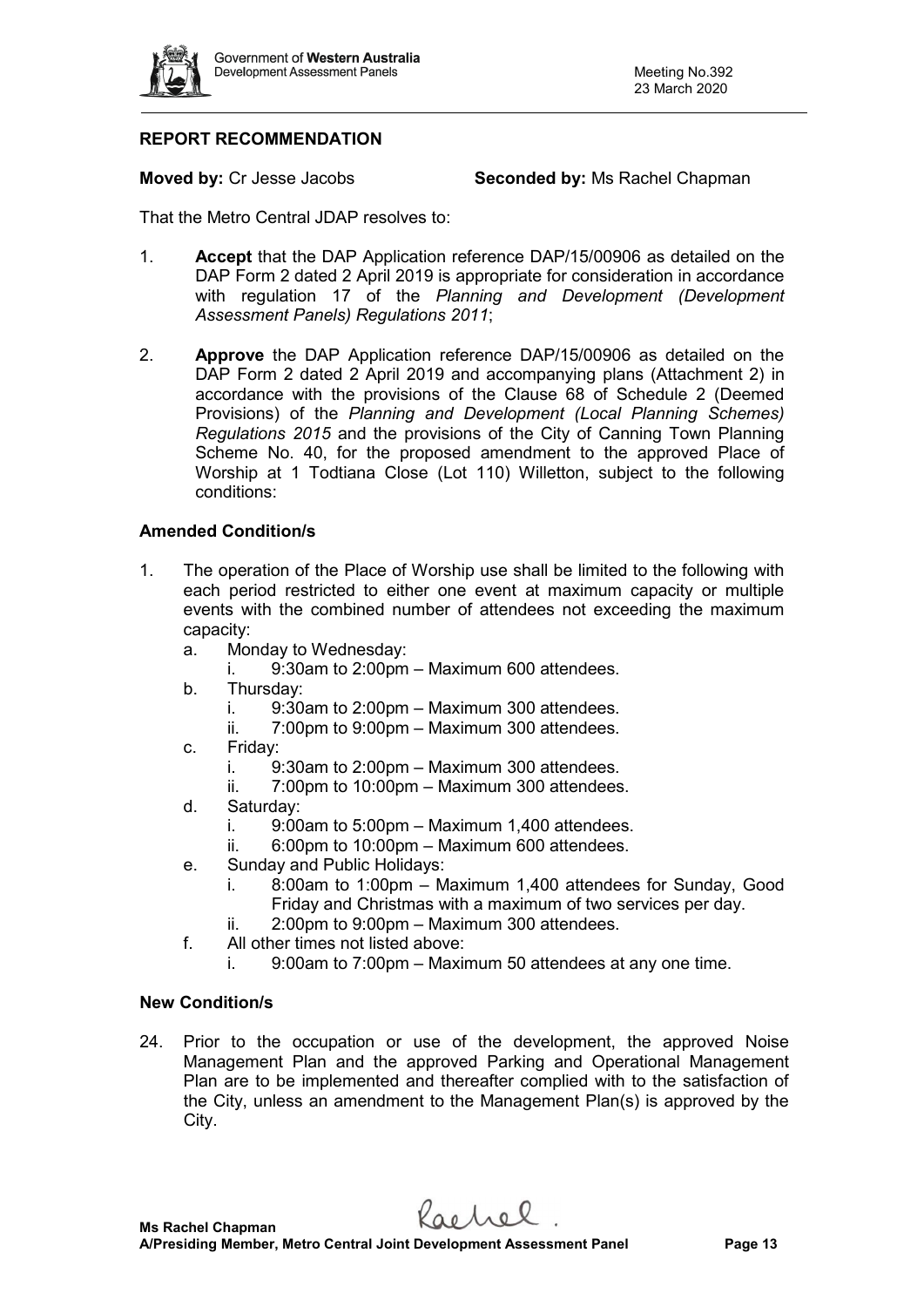

All other conditions and requirements detailed on the previous approval dated 19 April 2016 shall remain unless altered by this application.

### **Advice Note/s**

A. In relation to the Noise Management Plan and the Parking and Operational Management Plan, these Management Plans may need amending from time to time to ensure the use operates without impacting on the amenity of the area. Amendments regarding preservation of amenity must be with the approval of the City's Officers.

#### **The Report Recommendation was put and LOST (3/1).**

For: Cr Jesse Jacobs

Against: Mr John Syme Ms Rachel Chapman Mr Clayton Higham

#### **PROCEDURAL MOTION**

**Moved by:** Ms Rachel Chapman **Seconded by:** Cr Jesse Jacobs

That the consideration of DAP Application DAP/15/00906 be deferred until 23 September 2020, in accordance with section 5.10.1a of the DAP Standing Orders 2017, for the following reasons:

**REASON:** To provide the applicant with an opportunity to appropriately address matters raised in the submissions regarding the increase in the maximum attendees, additional days and hours for activities and the impacts on the surrounding residential community. A deferral for 6 months, or longer period if required by the applicant given current circumstances, would provide additional time for these matters to be considered and a suitable response to be presented for the consideration of the panel.

**The Procedural Motion was put and CARRIED UNANIMOUSLY.**